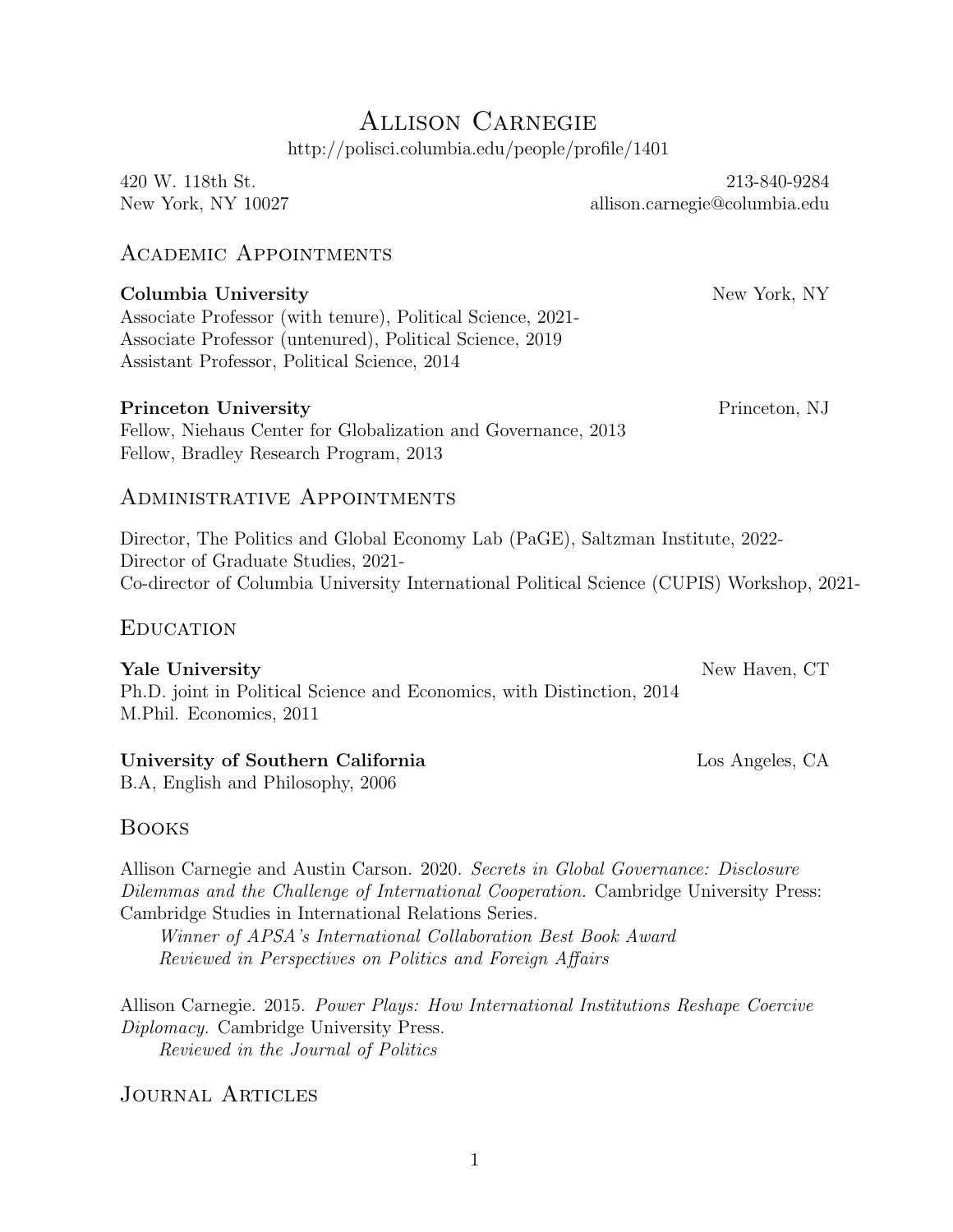Cameron Ballard-Rosa, Allison Carnegie, and Bryan Schoenfeld. "Democratic De-consolidation: The Urban/Rural Divide." Accepted at The British Journal of Political Science.

Allison Carnegie and Nikhar Gaikwad. 2022. "Public Opinion on Geopolitics and Trade: Theory and Evidence." World Politics.

Allison Carnegie, Kimberly Howe, Adam Lichtenheld, Dipali Mukhopadhyay. 2022. "Winning Hearts and Minds for Rebel Rulers: Foreign Aid and Military Contestation in Syria." The British Journal of Political Science. 1-22.

Winner of the David A. Lake Award for the Best Paper Presented at the 2019 IPES Conference

Allison Carnegie and Austin Carson. 2021. "UN Peacekeeping After the Pandemic: An Increased Role for Intelligence." Survival. 63(2). 77-83.

Allison Carnegie, Kimberly Howe, Adam Lichtenheld, Dipali Mukhopadhyay. 2021. "The Effects of Foreign Aid on Rebel Governance: Evidence from a Large-Scale U.S. Aid Program in Syria." Economics and Politics.

Allison Carnegie. 2021. "Secrecy in International Relations and Foreign Policy." Annual Review of Political Science. 24(1). 213-233.

Allison Carnegie and Christoph Mikulaschek. 2020. "The Promise of Peacekeeping: Protecting Civilians in Civil Wars." *International Organization.* 74(4). 810-32.

Allison Carnegie and Lindsay Dolan. 2020. "The Effects of Rejecting Aid on Recipients Reputations: Evidence from Natural Disaster Responses." The Review of International Organizations. 16. 495519.

Allison Carnegie and Austin Carson. 2019. "The Disclosure Dilemma: Nuclear Intelligence and International Organizations." American Journal of Political Science. 63(2). 269-285. Lead Article

Allison Carnegie and Austin Carson. 2019. "Reckless Rhetoric? Compliance Pessimism and International Order in the Age of Trump." Journal of Politics. Special Issue. 81(2). 739-46.

Allison Carnegie and Cyrus Samii. 2019. "International Institutions and Political Liberalization: Evidence from the World Bank Loans Program." British Journal of Political Science. 49(4). 1357-1379.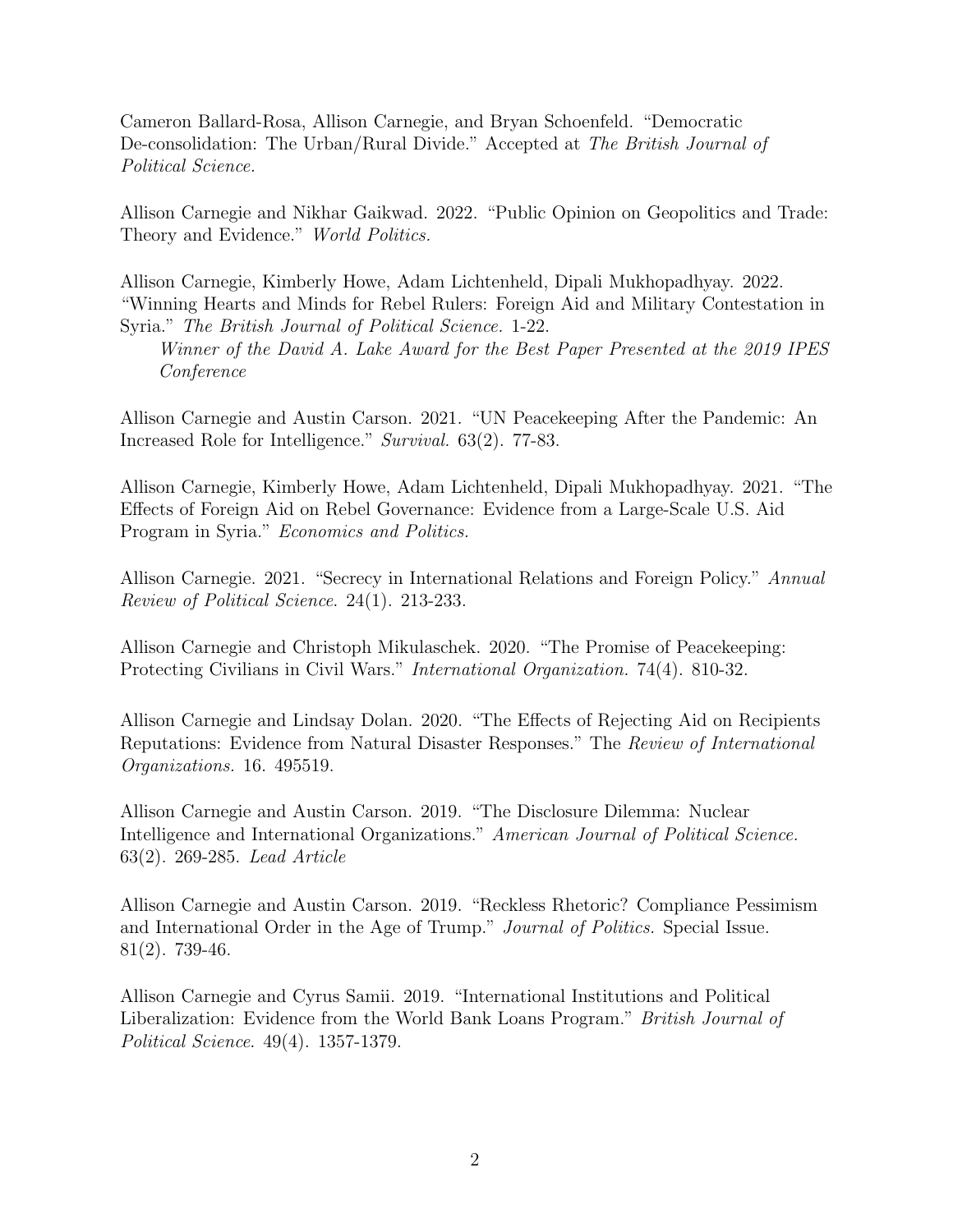Allison Carnegie and Austin Carson. 2018. "The Spotlight's Harsh Glare: Rethinking Publicity and International Order." International Organization. 72(3): 627-57.

Winner of IO's 2018 Robert O. Keohane Award for best research article published by an untenured scholar Honorable Mention for Best Article in International Security in 2018

Cameron Ballard-Rosa, Allison Carnegie, and Nikhar Gaikwad. 2018. "Economic Crises and Trade Policy Competition." British Journal of Political Science. 47(1). 1-36.

Allison Carnegie and Nikolay Marinov. 2016. "The Effects of Foreign Aid on Rights and Governance: Evidence from a Natural Experiment." American Journal of Political Science. 61(3). 671-683.

Allison Carnegie. 2014. "States Held Hostage: Political Hold-up Problems and the Effects of International Institutions." American Political Science Review. 108(1). 54-70.

Peter Aronow and Allison Carnegie. 2013. "Beyond LATE: Estimation of the Average Treatment Effect with an Instrumental Variable." Political Analysis. 21(4). 492-506. Reprinted in Advances in Political Methodology, edited by Robert J. Franzese Jnr. 2016 Edward Elgar Publishing

Melissa R. Michelson, Neil Malhotra, Andrew Healy, Donald P. Green, Allison Carnegie, and Ali Adam Valenzuela. 2012. "The Effect of Prepaid Postage on Election Turnout: A Cautionary Tale for Election Administrators." Election Law Journal. 11(3). 279-290.

Allison J. Sovey and Donald P. Green. 2011. "Instrumental Variables Estimation in Political Science: A Reader's Guide." *American Journal of Political Science*. 55(1). 188-200.

Under Review

Allison Carnegie and Richard Clark. "Reforming Global Governance: Power, Alliance, and Institutional Performance." Revise and Resubmit at World Politics.

Allison Carnegie, Joshua Kertzer, and Keren Yarhi-Milo. "Democratic Peace and Covert Military Force: An Experimental Test." Revise and Resubmit at The Journal of Conflict Resolution.

Allison Carnegie, Richard Clark, and Noah Zucker. "Global Governance under Populism: The Challenge of Information Suppression."

Allison Carnegie, Richard Clark, and Ayse Kaya. "Covert Participation: How Populists Engage with International Organizations."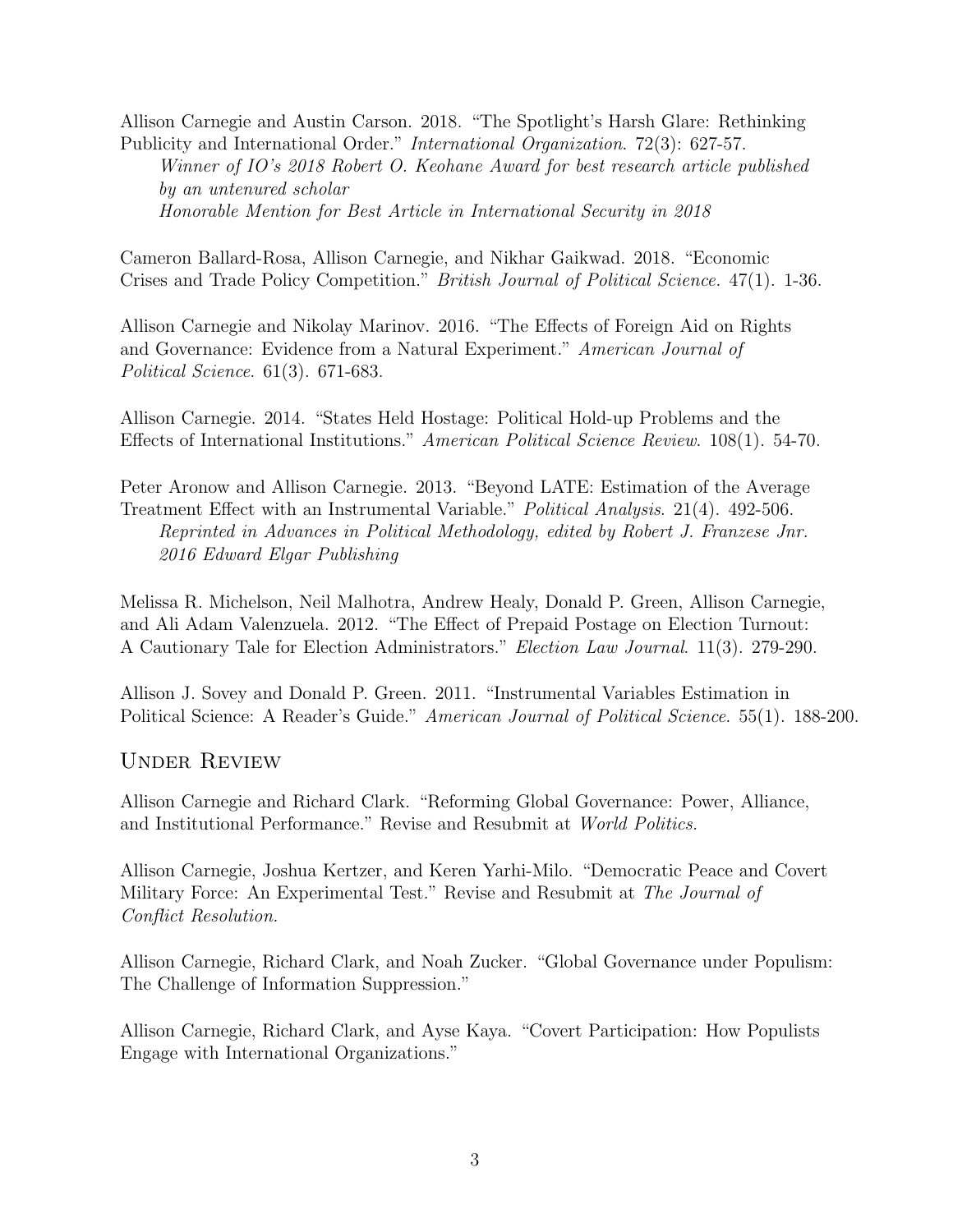Allison Carnegie and Richard Clark. "Security Through Solidarity: How Populism Reshapes Global Governance."

#### Working Papers

Allison Carnegie and Austin Carson. "Embracing Ambiguity: Classification, Rule Violations, and International Politics."

#### Additional Publications

Allison Carnegie and Austin Carson. July 30, 2020. "Holding Syria Accountable for Chemical Attacks will be Tough Without Sharing Intelligence" The Washington Post.

Allison Carnegie and Austin Carson. June 20, 2019. "The Trump Administration is Revealing U.S. Intelligence Operations. Is it Revealing too Much?" The Washington Post.

Allison Carnegie and Austin Carson. April 2019. "Our Experience with the AJPS Transparency and Verification Process for Qualitative Research." AJPS Blog.

Allison Carnegie. June 25, 2018. "Trump's Trade War Escalates." Foreign Affairs.

Allison Carnegie. May 23, 2016. "Restricting Trade may be Popular, but it has Serious Trade-offs." The Washington Post.

Allison Carnegie and Tara Slough. April 20, 2016. "The Promises and Pitfalls of Dyadic Data." *International Studies Quarterly* dyads symposium.

Allison Carnegie. October 24, 2015. "Here's What will Happen if Iran Joins the WTO." The Washington Post.

Will Portman, Peter Aronow, and Allison Carnegie. 2014. "Adaptively Deploying and Evaluating Aid: An Integrated Approach." Winner of the 2014 Next Horizons Essay Contest: GDN and the Bill and Melinda Gates Foundation (\$20,000 Prize)

Allison Carnegie, Alan S. Gerber, and Donald P. Green. 2012. Evaluating Public Health Law Using Randomized Experiments. Public Health Law Research: Theory and Methods. Scott Burris and Alex Wagenaar (ed.). Jossey-Bass.

Donald P. Green, Allison Carnegie, and Joel Middleton. 2012. Political Communication: Insights from Field Experiments. Oxford Handbook of Political Communication. Kathleen Hall Jamieson and Kate Kenski (ed.). Oxford University Press.

**GRANTS**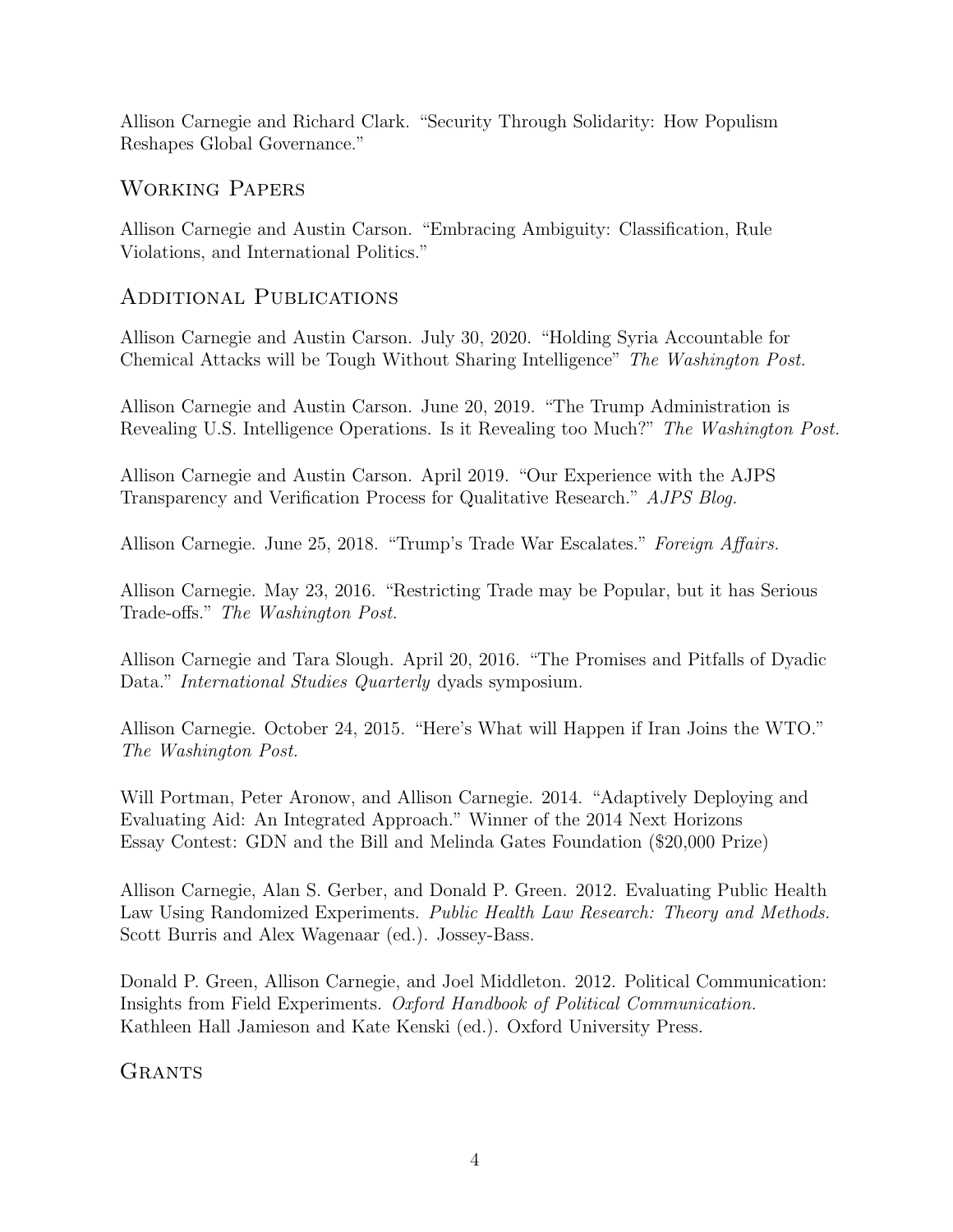Lenfest Junior Faculty Development Grant (\$13,500) Columbia Provost's Grant: The Spotlight's Harsh Glare (\$24,500) Junior Faculty Summer Research Grant (\$3,000)

# INVITED TALKS

| Rice IR Seminar                                                     | Scheduled 2022 |
|---------------------------------------------------------------------|----------------|
| <b>UCSD IR Seminar</b>                                              | Scheduled 2022 |
| University of Leuven GLOBE Seminar                                  | 2022           |
| Sciences Po IR Seminar                                              | 2021           |
| Vanderbilt University IR Seminar                                    | 2021           |
| Brown University IR Seminar                                         | 2021           |
| Center for International Social Science Research                    | 2020           |
| Saltzman Institute for War and Peace                                | 2020           |
| University of Pittsburgh IR Seminar                                 | 2020           |
| NYU International Relations Seminar                                 | 2019           |
| Princeton University International Relations Seminar                | 2019           |
| Harvard University International Relations Seminar                  | 2018           |
| George Washington University International Relations Seminar        | 2018           |
| Stanford International Relations Seminar                            | 2018           |
| Rutgers University International Relations Seminar                  | 2018           |
| Temple University International Relations Seminar                   | 2018           |
| Dartmouth International Relations Seminar                           | 2016           |
| University of Pennsylvania International Relations Seminar          | 2016           |
| MIT Political Economy Seminar                                       | 2016           |
| University of Chicago Harris School International Relations Seminar | 2016           |
| McGill University Political Economy Seminar                         | 2016           |
| Duke University International Relations Seminar                     | 2016           |
| The University of Texas at Austin International Relations Seminar   | 2016           |
| University of Michigan International Relations Seminar              | 2015           |
| Cornell University International Relations Seminar                  | 2015           |
| Columbia University International Relations Seminar                 | 2015           |
| Princeton University International Relations Seminar                | 2014           |
| Georgetown Political Economy Seminar                                | 2012           |
| Yale Political Economy Seminar                                      | 2012           |
| Penn State New Faces in Political Methodology                       | 2011           |
| Association of Yale Alumni Assembly                                 | 2011           |
| Yale International Relations Seminar                                | 2011, 2013     |

# CONFERENCE PRESENTATIONS

| Populism and Foreign Policy Workshop         | 2021 |  |
|----------------------------------------------|------|--|
| Perry World House Global Order Colloquium    | 2020 |  |
| University of Rochester Empirical Conference | 2019 |  |
| Harvard International Security Conference    | 2017 |  |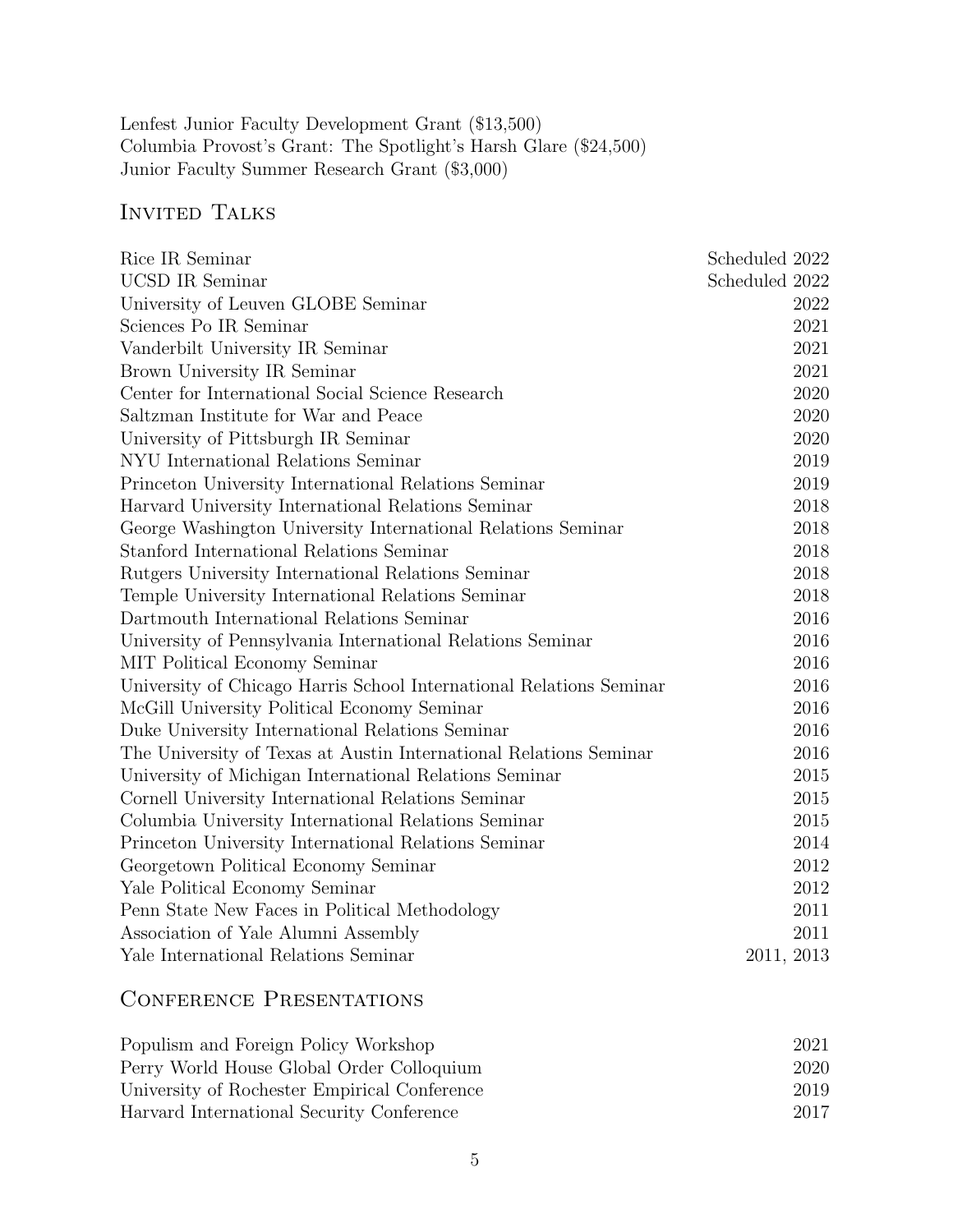| Economics and Security Reconsidered, University of Pennsylvania    | 2016         |
|--------------------------------------------------------------------|--------------|
| International Law, Norms, and Public Opinion, Princeton            | 2016         |
| The Political Economy of Government Revenues Conference, Princeton | 2015         |
| International Studies Association (ISA)                            | 2014-8       |
| Political Economy of International Organizations (PEIO)            | 2014-7, 2020 |
| American Political Science Association (APSA)                      | 2012-2019    |
| International Political Economy Society (IPES)                     | 2010-2019    |
| The Yale Tools of International Pressure Conference                | 2012         |
| Annual Meeting of the Society for Political Methodology (PolMeth)  | 2010-12      |
| Midwest Political Science Association Annual Meeting               | 2008-9, 2016 |

#### Awards, Honors and Fellowships

| APSA's International Collaboration Best Book Award                        | 2021      |
|---------------------------------------------------------------------------|-----------|
| David A. Lake Award for Best Paper at IPES                                | 2019      |
| IO 2018 Robert O. Keohane Award                                           | 2019      |
| Columbia University Lavine Scholar                                        | 2019      |
| APSA Honorable Mention for Best Article in International Security in 2018 | 2019      |
| Bradley Research Program Fellowship                                       | 2014      |
| Ethel Boies Morgan Fellowship                                             | 2012      |
| Outstanding Reviewer Award, Political Research Quarterly                  | 2012      |
| P.E.O. Scholar Award Alternate                                            | 2012      |
| J. Jacqueline and Roger B. Kaufman Fellowship                             | 2011      |
| Yale University Dissertation Fellowship                                   | 2011      |
| Falk Fellowship                                                           | 2008      |
| NSF Fellowship Honorable Mention                                          | 2008,2009 |
| Van Hunnick, ELKS, Fisheries, Tuskegee Airmen Scholarships                | 2002-2006 |
| Phi Kappa Phi, Dean's Scholarships                                        | 2002-2006 |
| ALD (Executive Board), Golden Key, PBK, PKP Honor Societies               | 2002-2006 |
|                                                                           |           |

## Teaching Experience

The Political Economy of Aid, Trade, and Investment (Undergrad) Causal Inference in IPE (Grad) Advances in International Political Economy (Undergrad) International and Comparative Political Economy (Undergrad) Research Course in IPE (Grad)

## **ADVISING**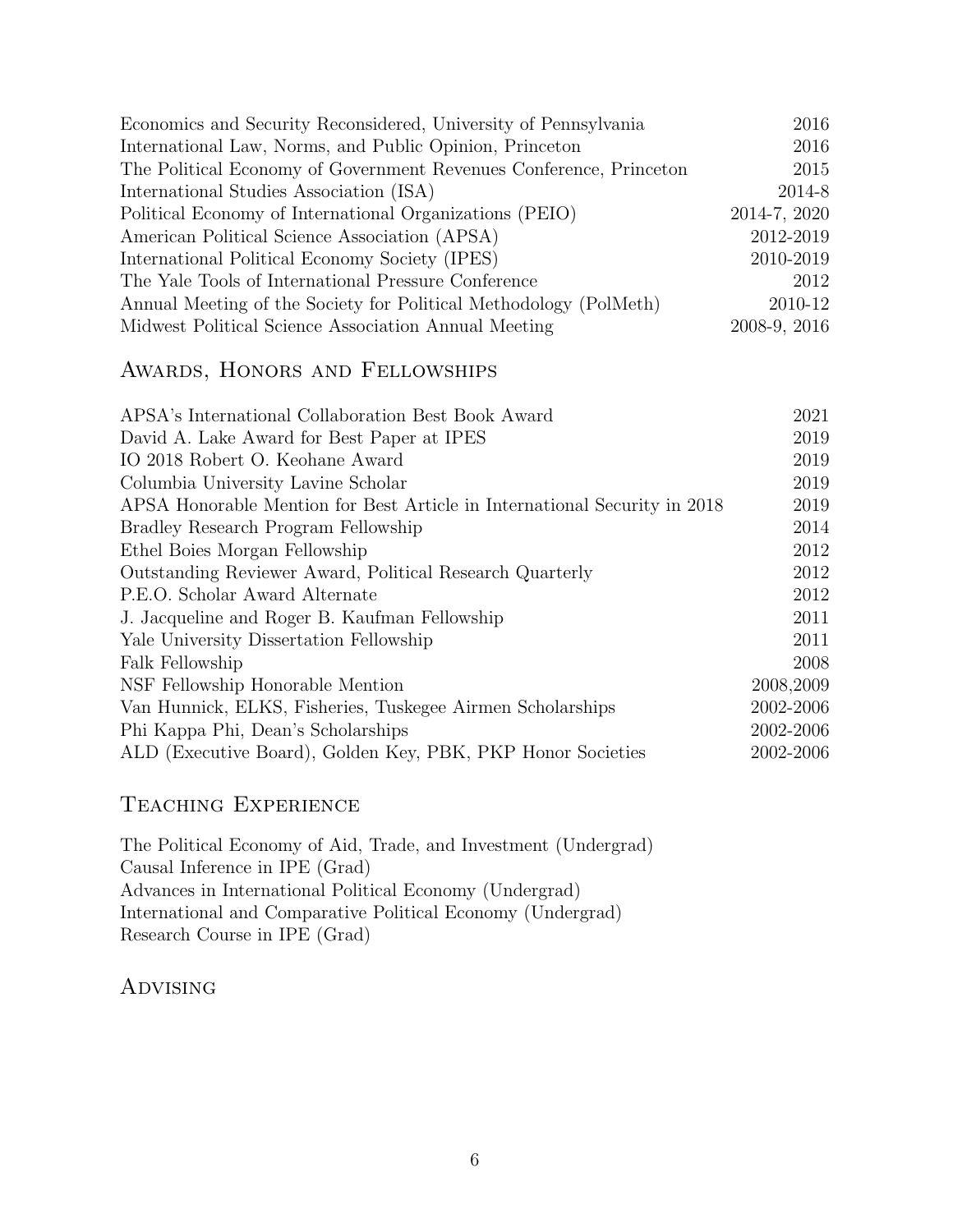#### Graduate Dissertation Advisor:

Chair: Richard Clark, "Better Together? How International Organizations Combat Complexity Through Cooperation." (Cornell, Tenure-Track)

Chair: Lindsay Dolan, "The Politics of Classification in Global Development," (Wesleyan, Tenure-Track)

Chair: Noah Zucker, (LSE, Tenure-Track) Committee Member: Alicia Cooperman, "Trading Favors: Lo in Brazil," (TAMU, Tenure-Track)

Committee Member: Joon Yang, "Three Essays on the Political Economy of Business Mobility," (UC Irvine, Post Doc)

Committee Member: Lisa Fan, In Progress

Committee Member: Stephanie Char, In Progress

Committee Member: Adam Parker, In Progress

Committee Member: Justin Canfil

Committee Member: Simone Paci, In Progress

Dissertation Reader: Jordan Kyle, Sung Eun Kim, Andrew Kosenko, Brian Blankenship

#### Additional Advising:

Graduate Advisor: Yujing Fan

Masters' Thesis Advisor: Kalyani Subbiah, Sadhna Naik

Masters' Advisor: Alexander Tan, Zenobia Chan, Ming Hui Magdalene Teo, Jenny Gunderson Undergraduate Senior Thesis Advisor: Brina Seidel, Sabrina Chen, Vishesh Sharma Undergraduate Faculty Advisor: Angad Singh, Bryan Schonfeld, Danielle Buttinger Saltzman Student Scholar Advisor: Leena Yumeen, Aleksandra Gracheva

#### Additional Service

Director, The Politics and Global Economy Lab (PaGE), Saltzman Institute, 2022 Director of Graduate Studies, 2021-4 SWIPS Institute Associate Director, 2022- APSA IO Collaboration Section Prize Committee Chair, 2022 IO Editorial Board 2021- AJPS Editorial Board 2018-9 Chair, APSA International Collaboration Book Award Committee 2021 International Political Economy Search Committee, 2016 Creator and Chair of Columbia Jr Faculty Seminar, 2016-7 Co-Chair of Columbia International Relations Seminar, 2014-7, 2019, 2021 Book Manuscript Conferences: Helen Milner and Dustin Tingley; Keren Yarhi-Milo Co-host of IPE Junior Faculty Group Columbia Prizes Committee; Fellowship Committee; Admissions Penn State Social Data Analytics Advisory Panel Peer Reviewer: American Journal of Political Science, American Political Science Review, British Journal of Political Science, Economics of Governance, Journal of Experimental Political Science, International Organization, International Security, International Studies Quarterly, Journal of Politics, Political Analysis, Political Behavior, Political Research Quarterly, Review of International Organizations, Political Science Research and Methods, Quarterly Journal of Political Science, Comparative Political Studies, Economics and Politics